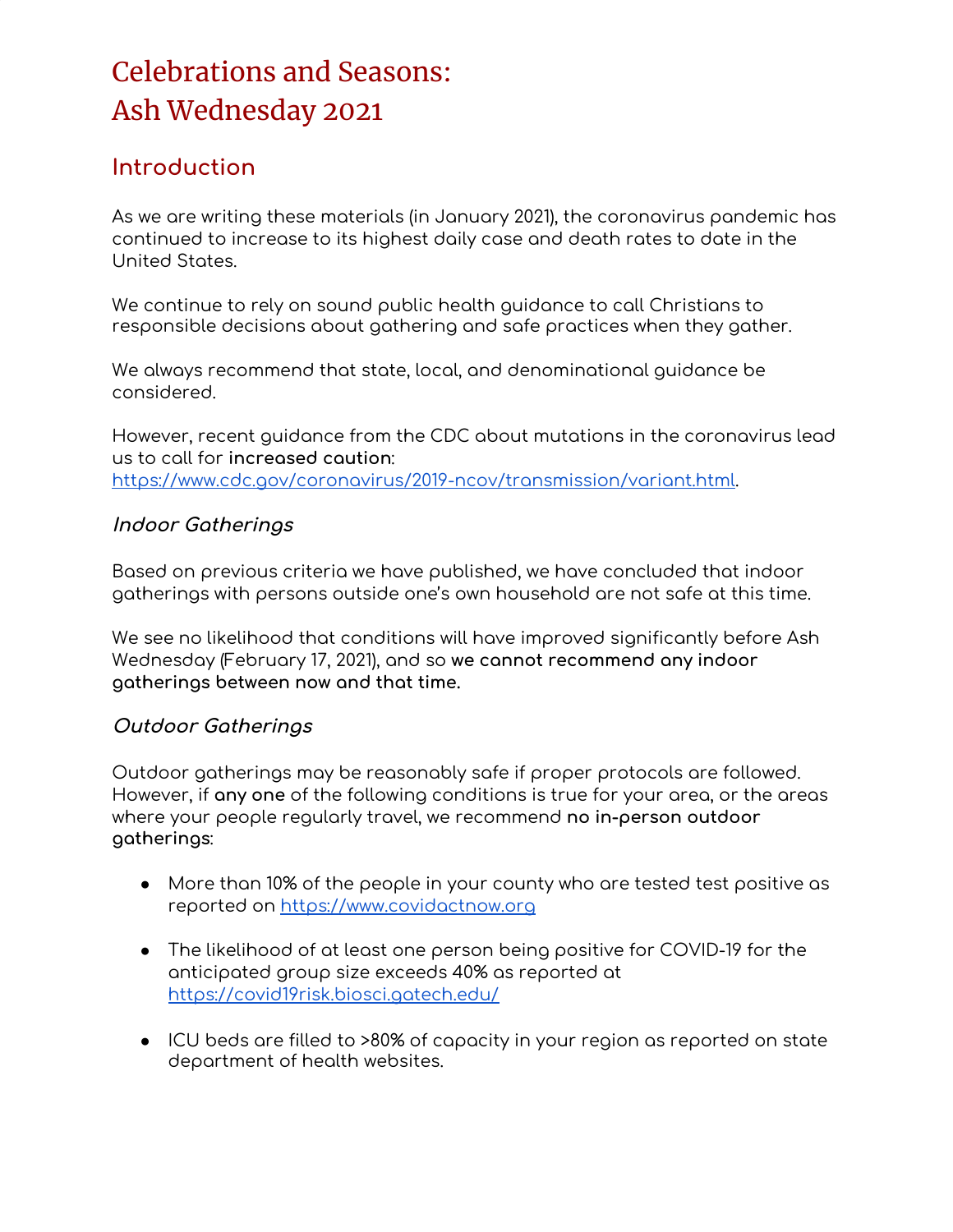All guidance we provide assumes that all participants:

- Wear a mask fully covering their mouth and nose at all times
- Maintain a distance of at least 6 feet from all persons not living in their households
- Have no symptoms of COVID-19, and
- Have not knowingly been exposed to persons who have tested positive for COVID-19 or have had any symptoms of COVID-19 within the past two weeks.

### **Principles**

The core purposes of Ash Wednesday include:

- To call the congregation to personal and corporate repentance
- To face our mortality
- To begin final, intensive preparation for baptism
- To call the baptized to take up spiritual disciplines to reaffirm their baptismal commitments

### **Practices**

1. The core actions of this day listed above can all be practiced within households, provided that adequate resources are provided for home use and that persons or households commit to use them during Ash Wednesday.

2. If local conditions permit in-person gatherings outdoors, one or more brief services (no longer than 30 minutes total) may be offered over the course of the day.

3. The use of ashes is *optional* in nearly all Ash Wednesday rites. However, ashes are a vivid sign of mortality and commitment to repent. The biblical precedent for the use of ashes usually involves people putting ashes on themselves.

4. The sign of the cross, which has become the typical form in which ashes are imposed, is an important sign of Christian commitment. The imposition of ashes ordinarily involves a presider or assistant placing ashes on the forehead of a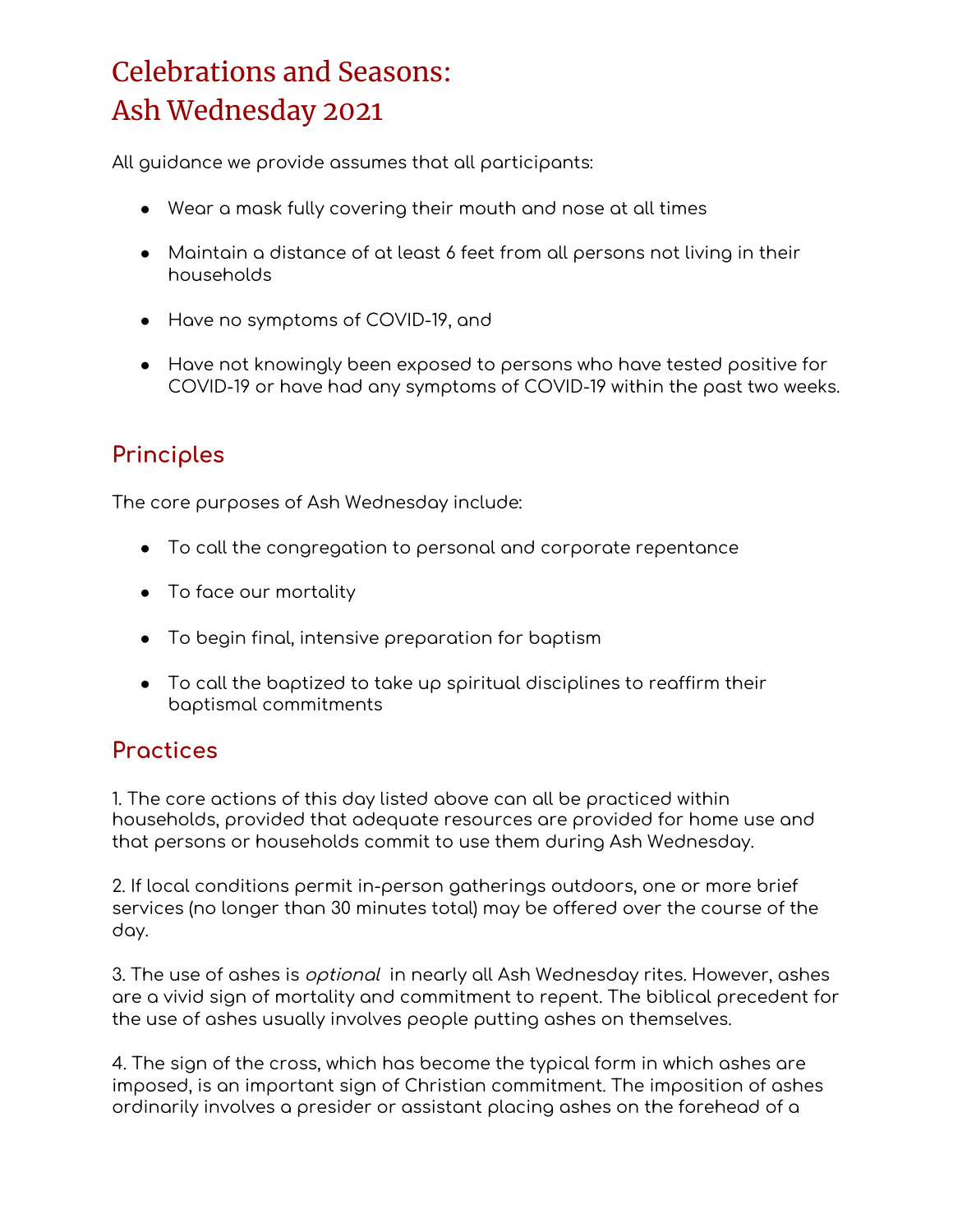recipient. However, having another person imposing ashes this close to the eyes and nose poses **an unacceptable risk to all involved.**

5. If ashes are to be imposed by anyone other than oneself, we commend the model provided by the Vatican: See

[http://www.cultodivino.va/content/cultodivino/it/documenti/note/nota-mercoledi-delle-cen](http://www.cultodivino.va/content/cultodivino/it/documenti/note/nota-mercoledi-delle-cenere/english.html) [ere/english.html](http://www.cultodivino.va/content/cultodivino/it/documenti/note/nota-mercoledi-delle-cenere/english.html).

6. If congregations provide ashes for persons to use in their own households, we recommend congregations do so outdoors; that the person receiving the container of ashes use hand sanitizer immediately before picking up the container; and that the wearing of masks and distancing between households be strictly maintained at all times.

7. If ashes are distributed in a drive-through, we recommend taking all actions to avoid creating traffic jams that could impede emergency vehicles.

8. We also commend alternative uses of ashes and alternative acts to remember our mortality, such as those described by Bishop Brian Cole of the East Tennessee Diocese of The Episcopal Church:

[https://drive.google.com/file/d/1CuhfQMyy5\\_VnOUuu-wOqEiyEuoU-FFbV/view?us](https://drive.google.com/file/d/1CuhfQMyy5_VnOUuu-wOqEiyEuoU-FFbV/view?usp=sharing) [p=sharing](https://drive.google.com/file/d/1CuhfQMyy5_VnOUuu-wOqEiyEuoU-FFbV/view?usp=sharing).

### Acknowledgments

**The Consultation thanks The Calvin Institute of Christian Worship, Emory University/Candler School of Theology, The Liturgical Conference, The Styberg Preaching Institute, and The Evangelical Lutheran Church in America for partnership to support the creation and distribution of these resources.**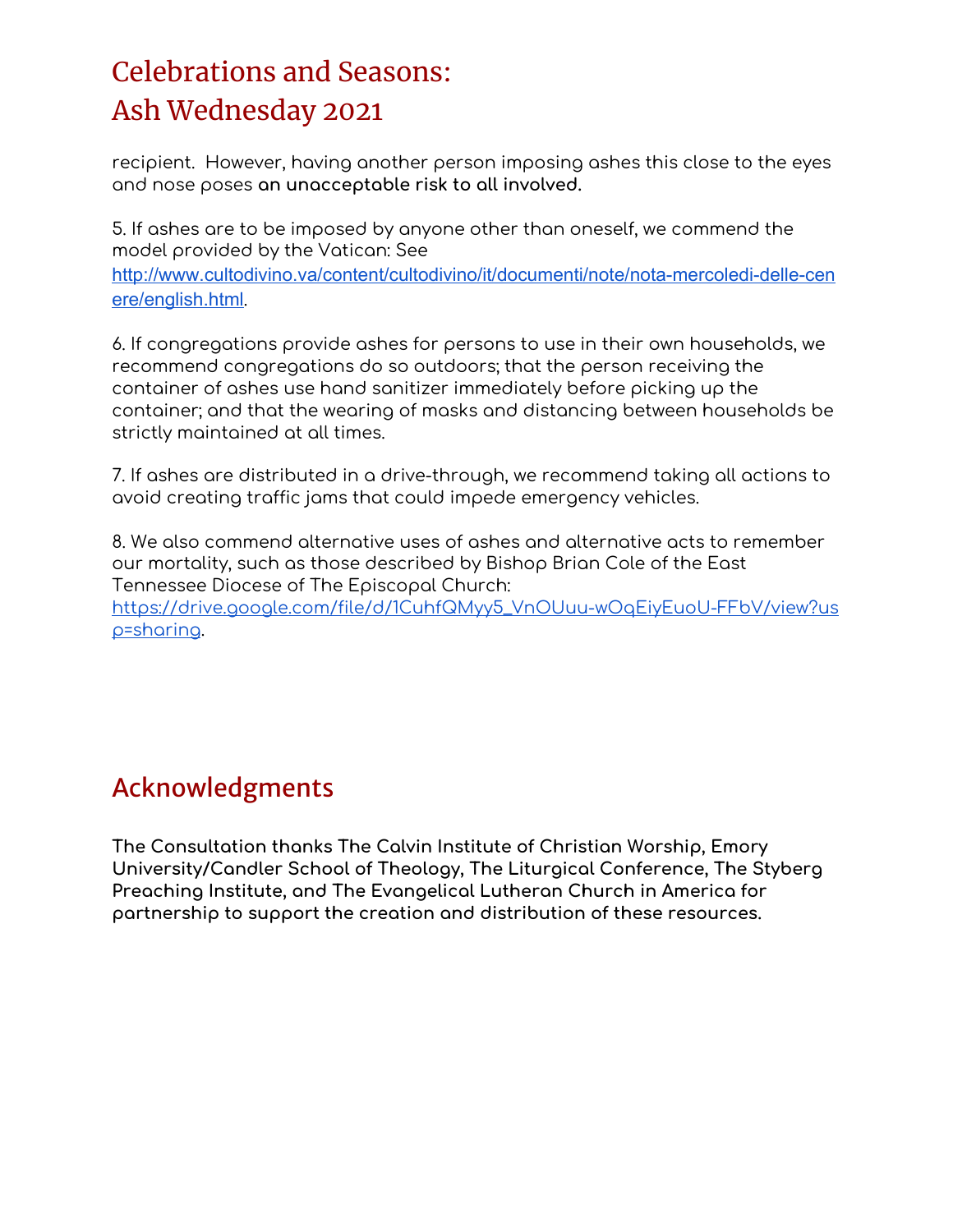### **The Consultation includes:**

#### **CONVENERS**

The Rev. Taylor W. Burton Edwards, Pastor and Consultant, Evangelical Lutheran Church in America

The Rev. Larry Goodpaster, Bishop-in-Residence, Candler School of Theology, Emory University

The Rev. Dr. L. Edward Phillips, Associate Professor of Worship and Liturgical Theology, Candler School of Theology, Emory University

Dr. Amos Nascimento, Director of Global Education and New Initiatives, The General Board of Higher Education and Ministry of The United Methodist Church

#### **CONSULTATION PARTICIPANTS**

Deacon Jennifer Baker-Trinity, Program Director for Resource Development, Augsburg Fortress and Evangelical Lutheran Church in America

The Rev. Linda Bell, Retired Pastor; Former President, African Descent Lutheran Association of the Metropolitan New York Synod; D.Min student, United Lutheran Seminary

John Blevins, Associate Research Professor, Director of the Interfaith Health Program and Director of Social-Behavioral Sciences, Child Health and Mortality Prevention Surveillance Network, Rollins School of Public Health, Emory University

Dr. Mary Jane Burton, Medical Director, Viral Hepatitis Clinics, G.V. (Sonny) Montgomery Medical Center, VA Medical Center, Jackson, Mississippi

The Rev. April Casperson, Director of Diversity and Inclusion for the West Ohio Conference of The United Methodist Church

The Rt. Rev. Brian Cole, Bishop, Episcopal Diocese of East Tennessee

The Rev. Lisa Garvin, Associate Dean of the Chapel and Religious Life, Emory University; United Methodist Board of Church and Society, Advocacy Chair

Melanie C. Gordon, Director of Diversity and Inclusion and Religion and Ethics Instructor, Christ Church Episcopal School, Greenville, South Carolina; Executive Director, Do-LOVE-Walk Children's Ministry **Consultants**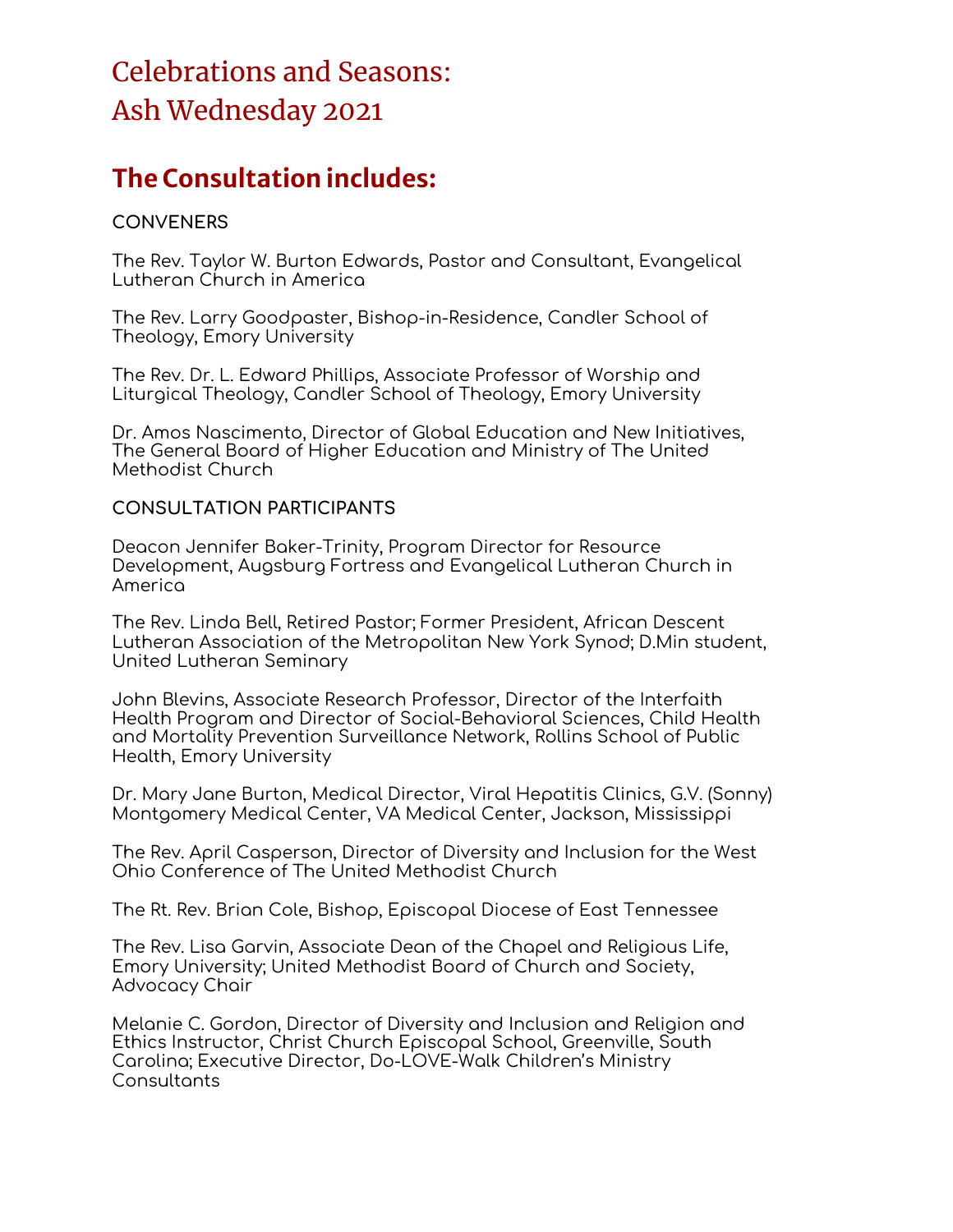The Rev. Dr. David Gambrell, DIrector of the Office of Theology and Worship, Presbyterian Church, USA.

The Rev. Ben Gosden, Senior Pastor, Trinity United Methodist Church, Savannah, Georgia

Brian Hehn, Director of The Center for Congregational Song, The Hymn Society in the United States and Canada

Dr. Mimi Kiser, Assistant Professor Research Track, Interfaith Health Program, Hubert Department of Global Health and Exec. Committee Religion and Public Health Collaborative, Rollins School of Public Health, Emory University

Dr. Mary Love, Administrative Secretary to the Pan Methodist Commission, and Adjunct Professor of Christian Education, Hood Theological Seminary

The Rev. Chris McAlilly, Pastor, Oxford University United Methodist Church, Oxford, Mississippi

Dr. Marcia McFee, Worship Design Studio and Professor of Worship, San Francisco Theological Seminary

The Rev. Dr. W. Douglas Mills, Pastor, Mountainside UMC, Cedar Crest, New Mexico, former Ecumenical Staff Officer, The United Methodist Church

The Rev. Dr. Bruce T. Morrill, SJ, Edward A. Malloy Chair of Catholic Studies in the Divinity School at Vanderbilt University

The Rev. Hyemin Na, Ph.D. candidate, Emory University

Dr. Richard A. "Ran" Nisbett, MSPH (retired), Moderator, Iona Community Common Concern Network for the Whole Creation

Dr. Diana Sanchez-Bushong, Director of Music Ministries, Discipleship Ministries, The United Methodist Church

The Rev. Dr. Mark W. Stamm, Professor of Christian Worship, Perkins School of Theology, Southern Methodist University

The Rev. Kevin L. Strickland, Bishop of the Southeastern Synod of the Evangelical Lutheran Church in America

The Rev. Jonathan Trapp, Pastor, Church of the Redeemer, Evangelical Lutheran Church in America; Special Advisor for Emergency Management, The Centers for Disease Control and Prevention

Dr. Christian Weaver, Infectious Diseases Physician, G.V. (Sonny) Montgomery Medical Center, VA Medical Center, Jackson, Mississippi

The Rev. Dr. Lisa Weaver, Assistant Professor of Worship, Columbia